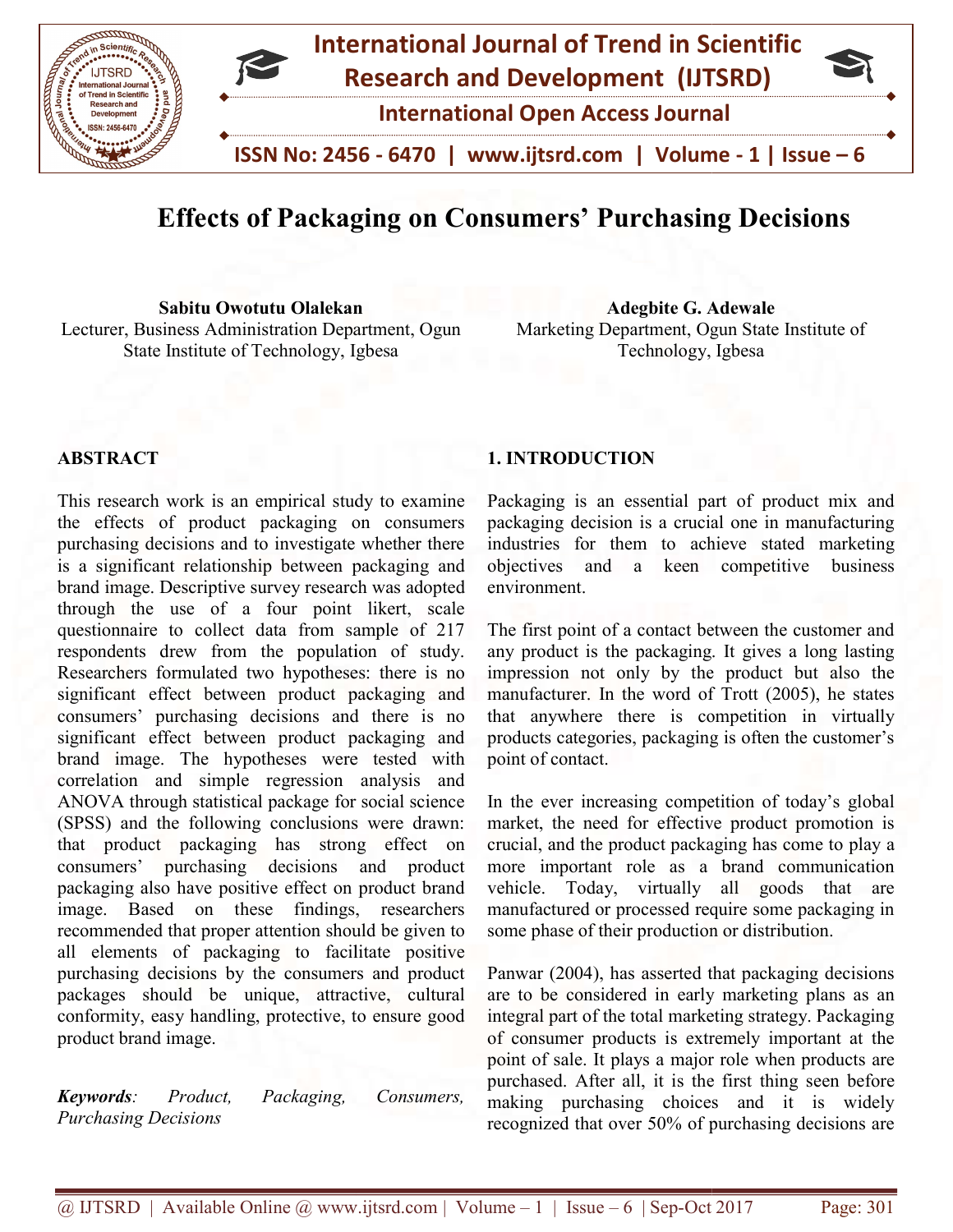made at the shelf, or point of purchase (Ferrell, 1987; Frontiers, 1996).

Lamb et al (2004) agreed that there are four most important functions of packaging one to contain and product products, promote products, and facilitate the storage, sue, and convenience of product. It is also emphasized that packaging facilitates recycling and reduce environmental damage.

## Research questions and Hypotheses

The study would attempt to bring search light on the following research questions;

i. Is there any significant relationship between product packaging and consumer's purchasing decisions?

ii. Is there any significant relationship between packaging and brand image of a product?

In an attempt to consolidate the research questions asked by the researchers, the following null hypotheses are formulated;

i. There is no significant relationship between product packaging and consumers' purchasing decisions.

ii. There is no significant relationship between packaging and product brand image.

## Significant of the Study

The study is significant because it will add to the body of knowledge in industrial setting will enrich academic world on the more recent development in the field of product packaging and purchasing decision making.

The study will also go a long way in assisting researchers that wish to continue on the study as it will serve as a reference point for review.

## Literature Review

## Conceptual Framework

According to Kotler (2009), packaging is all activities of designing and producing the container for a product while Zikmud and Damico (1996) say it is basically an extension of the product offered for sales. From these two definitions, one could infer that packaging is an integral part of a product and it tells much more about the product quality. Hence, packaging decisions are crucial for every product offer for sale in the market.

## Role of Packaging

The four major roles that packaging is supposed to play as identified by Frey (1986) are;

- i. Primary Packaging: This is the important materials enveloping the product throughout the useful life of the product.
- ii. Secondary Packaging: This is the container that is used in providing additional package for the product.
- iii. Display Packaging: This is the container and or wrapper intends to aid the proper display of the product a point of purchase.
- iv. Transportation Packaging: This is the material normally used in packaging the product to ensure easy handling in transporting the goods from one point to another, particularly point of production, to point of sale or use.

## Functions for Packaging

In order to understand the packaging elements, and determine which of the elements are most important for consumer's purchase decisions, it is imperative to discuss the functions for packaging as rightly argue by Lamb et al, (2004).

## $\triangleright$  Protection of Products and Consumer

A package protects the contents as the product moves through its marketing channel and while it is in use. A packaging also prolong the shelf of life of a product, which is important to producers, middlemen, and final buyers.

## $\triangleright$  Facilitation of storage, use, and convenience of **Products**

A major benefit of packaging is the information in it convenience to the consumers, such as directions on how to use the products and the composition of the product. Packaging convenience is defined by how consumers use the package. Simply put, convenience in packaging starts with a package that is easy to open as well as easy to close. (Hogan, 2007).

 Facilitation recycling and reduce environmental damage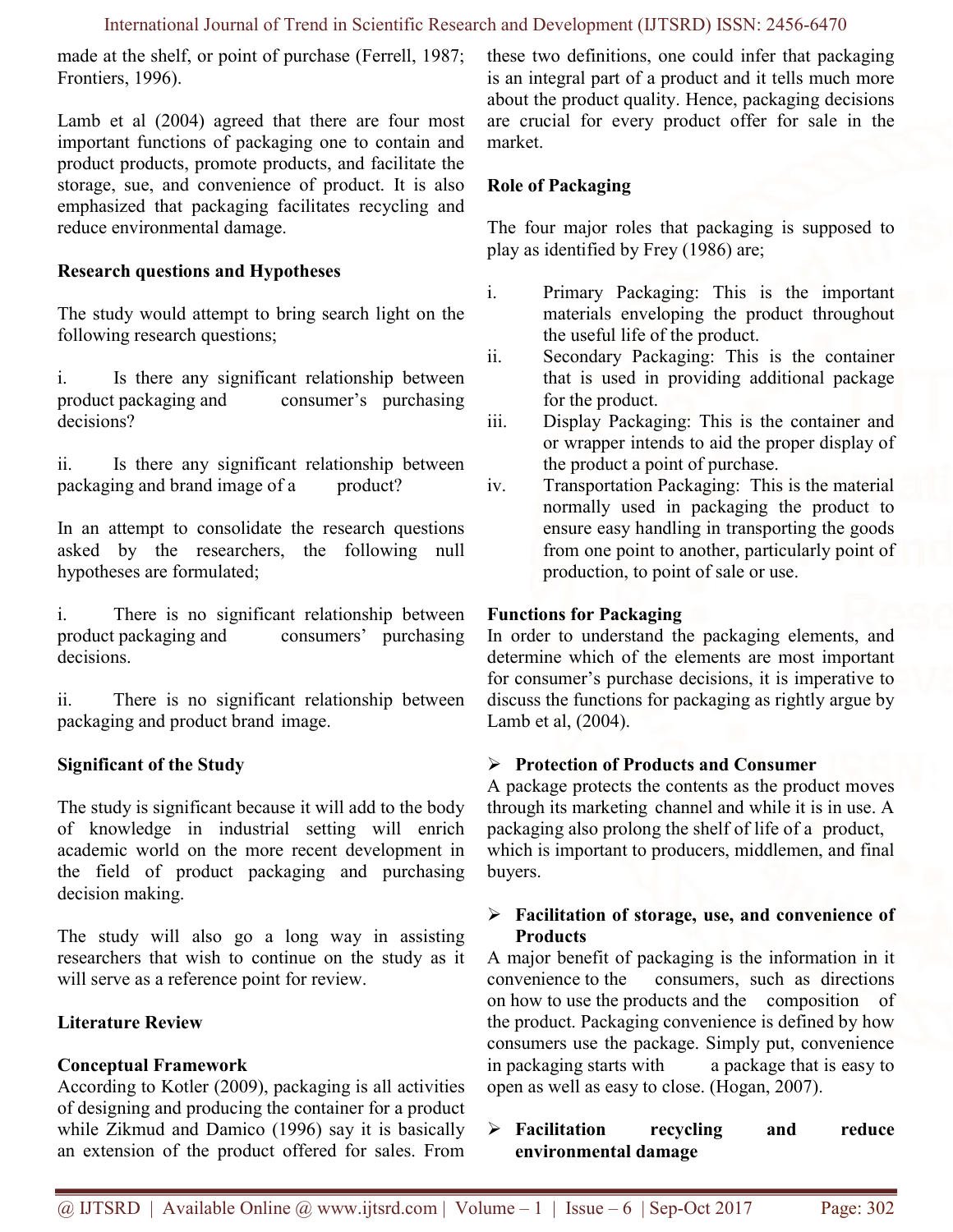#### International Journal of Trend in Scientific Research and Development (IJTSRD) ISSN: 2456-6470

The topic of consumer use of Environmental Product Information (EPI) is considered in various disciplines. Kadlecks's study (1991), indicated that 78% of consumers in the United States have showed their willingness to pay higher prices for access to environmentally friendly goods, and stressed the importance of focusing on advertising for the promotion of these products.

#### Meaning of Consumer

There are several definitions of consumer, however the convergent view of the writers is according to one of them Schiffan and Kanuk 2006) that is is the actions, activities display or process pass through by consumers in searching for, purchasing, using, evaluating and disposing products that they expect will satisfy their needs. On the other hand, Arnold, Price and Sinkham (2004) see it as individuals or groups acquiring, using and disposing of product, services, ideas or experiences. However, the American Marketing Association (AMA) defines it as the dynamic interaction of effect and cognition and the environment by which human beings conduct the exchange aspects of their lives.

#### The Domain of Consumer

According to Arnould, Price and Zinkhan (2004), domain of consumer refers to the different ways consumers can acquire, consume and dispose products, services, ideas, experiences and places.

#### Diagram of Domain of Consumer



Source: Adapted from Armould, Price and Zinkham 2004

Based on the definitions of consumer, researcher realized that consumer do embark on some activities such as acquiring, which involves buying, purchasing, inheriting and so on. The consumers also involve themselves in consuming, such as eating, wearing, using, storing, devouring, etc., and in disposing in form of throwing away, depleting, recycling, giving out and so.

#### Consumer Decision Making

On daily basis, each of us make different, diverse and numerous decisions about every aspects of product acquisition ranging from what type of product to buy and where to buy the product (Adeyanju and Adetunji, 2015). The presence of two many types of products, brand and sources of purchase make decision making necessary.

#### Models of Consumer Decision Making

The models can be seen as a general framework at explaining how and why individuals behave the way they do in acquisition, consumption and disposition of products (Adeyanju and Adetunji, 2015).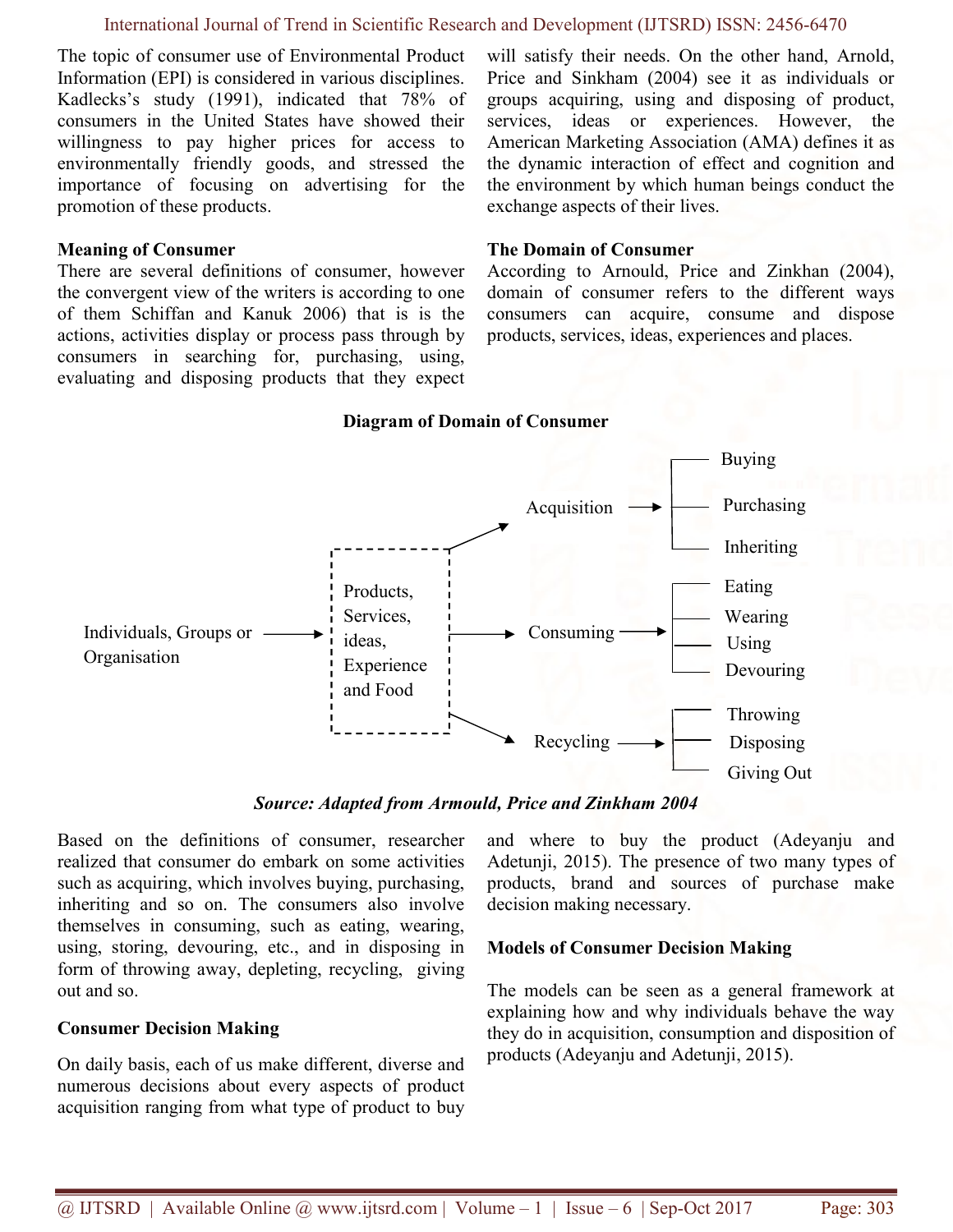Alternative Consumer Buying Decision Model



Source: Simplified 5 – stage of Model of Consumer Decision – Making called grom Kotter and Keller (2006), Lancaster and Massignhan (1990) and Eagle Kollat Blackwell (1978)

## Theoretical Framework

## The Psychology of Product Packaging

Consumer buying behavior can be defined as a series of activities people engage in when searching, evaluating, selecting, purchasing, using and disposing of products and services so as to satisfy their needs and desires (Larrysubero A, 2014)

In the store, the packaging acts as a gateway to the product. Consumers look at the packaging and respond to how it makes them feel at that moment. If the consumer feels that the product can potentially satisfy their needs, it influences their buying behavior.

This feeling is as a result of choices made across several cognitive stages, thus most consumers find it to be complex and overwhelming at times. Since consumers are often in state of confusion, the most important role of packaging is to alleviate their fears.

This article analyzes a typical consumer buying behavior in detail to highlight the role of packaging throughout.

## Packaging as the Stimulus

Based on Ian Pavlov's classical conditioning theory, we can treat the consumer as a subject who gets exposed to a product on the shelf, wrapped in its packaging, as the stimuli. The stimuli in this case is heavily cultured to affect subject's response and achieve a desired consumer behavior.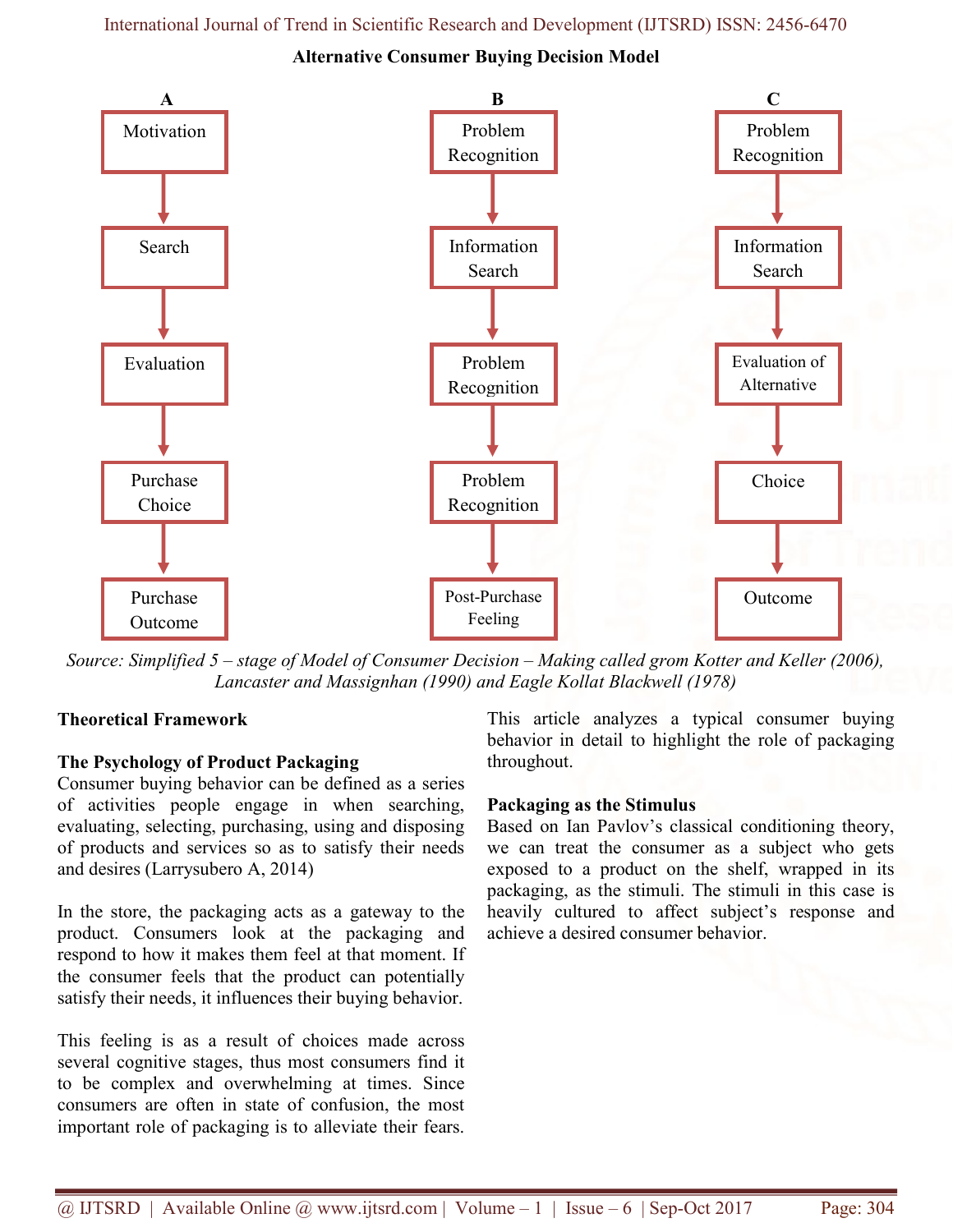

#### INSIDE PACKAGING

Source: Pavlov's stimulus Response Theory

#### Theories of Consumer's Buying Behavior

According to Scott T. (2012) "Buying behavior" refers to all the decisions people and business make when they buy products or services. Several different theories have been proposed to explain and predict the buying behavior of both companies and individuals so that business owners can make the best strategic decisions and address customer want and needs.

#### Rational Actor Theory

According to classical economic theory, people make their buying decisions based on a rational analysis of their own self-interest in the situation. The buying behavior of an individual can be predicted by analyzing what course of action would most benefit that individual. In theory, the same principle applies to the buying decisions of groups of individual. In theory, the same principle applies to the buying decisions of groups of individuals such as businesses. However, the idea that people are rational factors in the first place has been questioned by more recent economic theories.

## New Institutional Economics

According to an economic theory called new institutional economics, the rationality of any buying decision is limited by different forms of uncertainty. For instance, a person buying a ticket to an outdoor baseball game cannot know whether it will rain or not, so he cannot know whether he will receive any benefits from his purchase. The decision to buy or not to buy cannot be strictly rational under these circumstances. In many buying decisions, the potential buyer doesn't have access to as much information as the seller. For instance, if a company is considering investing some money in a development project, the developer might not share the fact that he has been having problems getting the necessary permits. The company has to decide whether or not to trust the developer, which cannot be a purely rational decision.

### Process Theory

Process theory is another economic theory that seeks to explain the difference between what people would theoretically do if they were rational economic actors and what they actually do in practice. According to process theory, some buying decisions are from a selfdefensive perspective and others from an opportunistic perspective, depending on the buyer's perception of possible gains and losses. F for instance, a good bulk price on a particular item can convince a consumer to opportunistically buy more than he normally would and sometimes more than he can possibly use. On the other hand, a business owner might pass up a favorable investment simply because he doesn't trust the people trying to sell it to him.

#### The Bullwhip Effect

Consumer buying behavior can have disproportionate effect on the buying behavior of businesses. For instance, if consumers demand for a particular product drops by 10 percent, the company that makes the product may switch to a less-expensive supplier for one of the component parts to make up the loss. The original supplier suffers 100 percent loss of orders from that company because of a 10 percent drop in consumer purchases. This is known as the bullwhip effect, because a small change at one end has dramatic effects on the other end. Some businesses that do not sell any product directly to the public still advertise to consumers in an attempt to influence this bullwhip effect.

## Methodology

The research design chosen for this study is descriptive survey research. The population comprises all consumers of the intercontinental distrilleries products in Ogun State. Taking into consideration of distributors and retail outlets of the company.

A sample of 217 was drawn from the population using stratified random sampling.

The data collection instrument used for this study was questionnaire. The questionnaire has consists respondents' personal data while section B consists questions relevant to the research concepts. The likert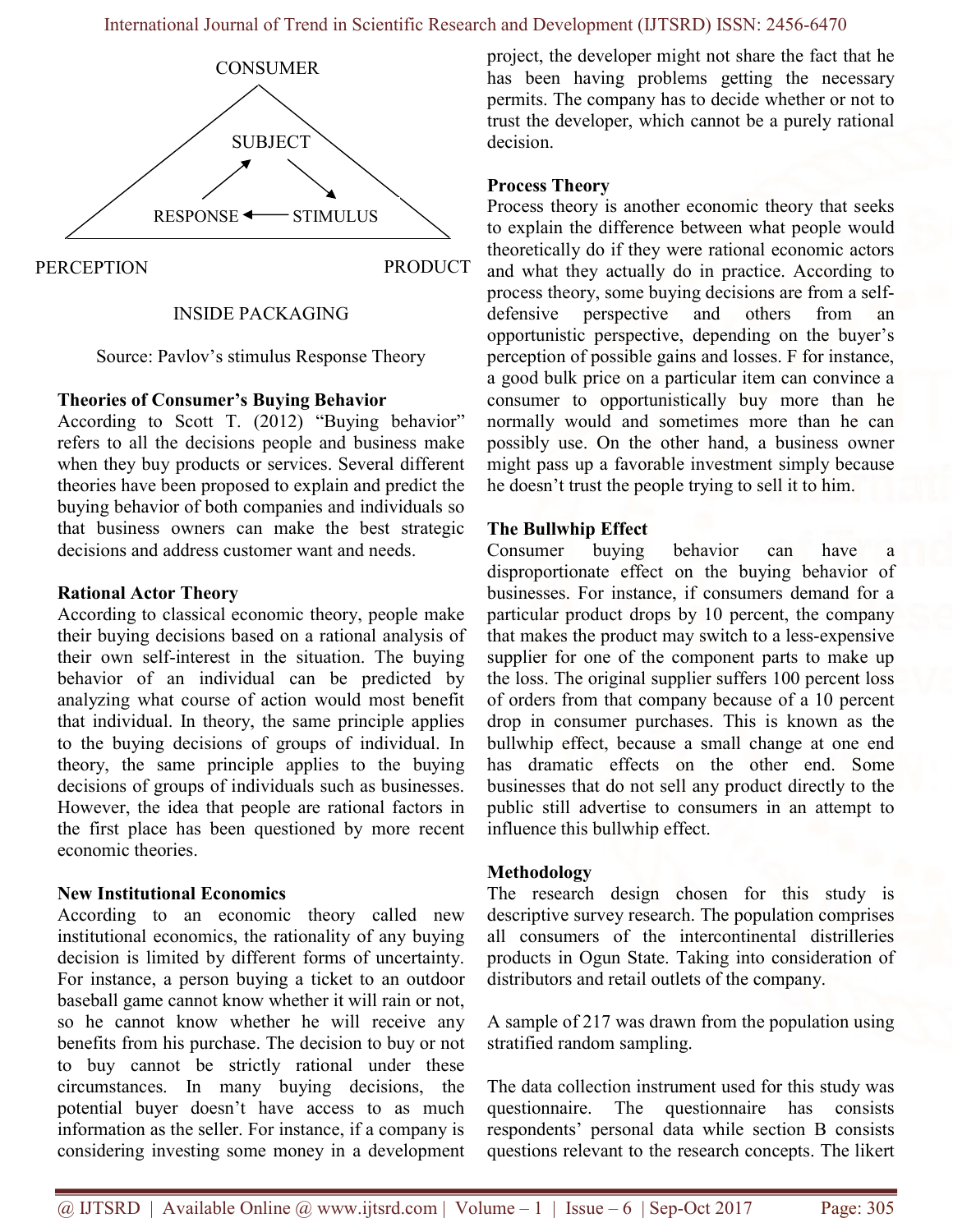scale used in the questionnaire had four (4) points, which are expressed as follows:

- 1. Strongly disagree
- 2. Disagree
- 3. Agree
- 4. Strongly Agree

Data collected were analyzed using correlation, regression and anova through the Statistical package for Social Science (SPSS) editor.

## Hypothesis Testing

## Hypothesis One

 $H<sub>o</sub>$ : there is no significant effect of product packaging on consumers 'purchasing decisions.

Ha: there is significant effect of product packaging on consumers' purchasing decisions.

At 0.05, level of significance this analysis was carried out. The model obtained from the data analysed using SPSS is written below.

 $yi = \beta_0 + \beta_1 x_1 + \epsilon$ 

Where;

 $\beta_0$  = Is the constant or intercept

 $X_1$  = Independent variable product packaging

Y= Dependent variable consumers' purchasing decisions

 $\epsilon$  = Is the error component

Consumers' purchasing decisions =  $0.529 + 0.210x_1$ 

Where, independent variable is product packaging  $x1$  = product packaging

R **R** Adjusted

1 .771a.  $1.594$  .601 .02617

a. Predictors: (Constant), product packaging

Square

This is interpreted as a unit increase in the impact of product packaging leads to 0.210 increased in consumers' purchasing decisions.

## Model Summary

Model 1

|  | <b>Model Summary</b> |  |
|--|----------------------|--|
|  |                      |  |

| <b>Model</b> | R      | R    | Adjusted<br>Square | $\vert$ Std.<br>Error<br><sup>of</sup><br>the<br><b>Estimate</b> |
|--------------|--------|------|--------------------|------------------------------------------------------------------|
|              | .771a. | .594 | .601               | .02617                                                           |

From the above result in table above, (1) adjusted R square (0.601) has moderate fit. This reveals that the constructed simple regression model of the independent variables (product packaging) account for approximately 60% variance in the dependent variable (consumers' purchasing decisions). Adjusted R square and standard error of the estimate talk about the performance of model, however, standard error of the estimate 0.02617 showed that the model is reliable because is very close to zero. (ii) the correlation coefficient (r=0.771) indicated a strong positive association between the product packaging and consumers' purchasing decisions. The results on the Analysis of Variance (ANOVA) for the model are shown in Table 2.

## Anova<sup>b</sup>

| <b>Model</b>      | <b>Sum</b> of Df Mean |    |               |        | $\overline{\text{Sig}}$ |
|-------------------|-----------------------|----|---------------|--------|-------------------------|
|                   | <b>Squares</b>        |    | <b>Square</b> |        |                         |
|                   | 9.62                  |    | .962          | 18.797 | .000 <sup>a</sup>       |
| <b>Regression</b> | 2.200                 | 43 | .051          |        |                         |
| <b>Residual</b>   | 3.161                 | 44 |               |        |                         |
| <b>Total</b>      |                       |    |               |        |                         |

a. Predictors: (Constant), Product Packaging

b. Dependent Variables: Consumers' Purchasing Decisions

The results of the analysis of variance (ANOVA), F (df  $1,43 = 18.797$ , P<0.05), indicated a statistically significant relationship, the coeffient or the Beta weight for the amount of standard deviation unit of change in the dependent variable was calculated. The results are as shown in table 3 below.

## Coefficients<sup>a</sup>

| <b>Model</b>                                | <b>Unstandardiz</b><br>ed<br>coefficients |                     | <b>Standardiz</b><br>ed<br>coefficients | ĀT                | Sig        |
|---------------------------------------------|-------------------------------------------|---------------------|-----------------------------------------|-------------------|------------|
|                                             | B                                         | <b>STD</b><br>Error | Beta                                    |                   |            |
| (Constan<br><b>Product</b><br>Packagi<br>ng | .529<br>.210                              | .078<br>.039        | .552                                    | 4.46<br>4.33<br>6 | .00<br>.00 |

Std.

the

Error of

Estimate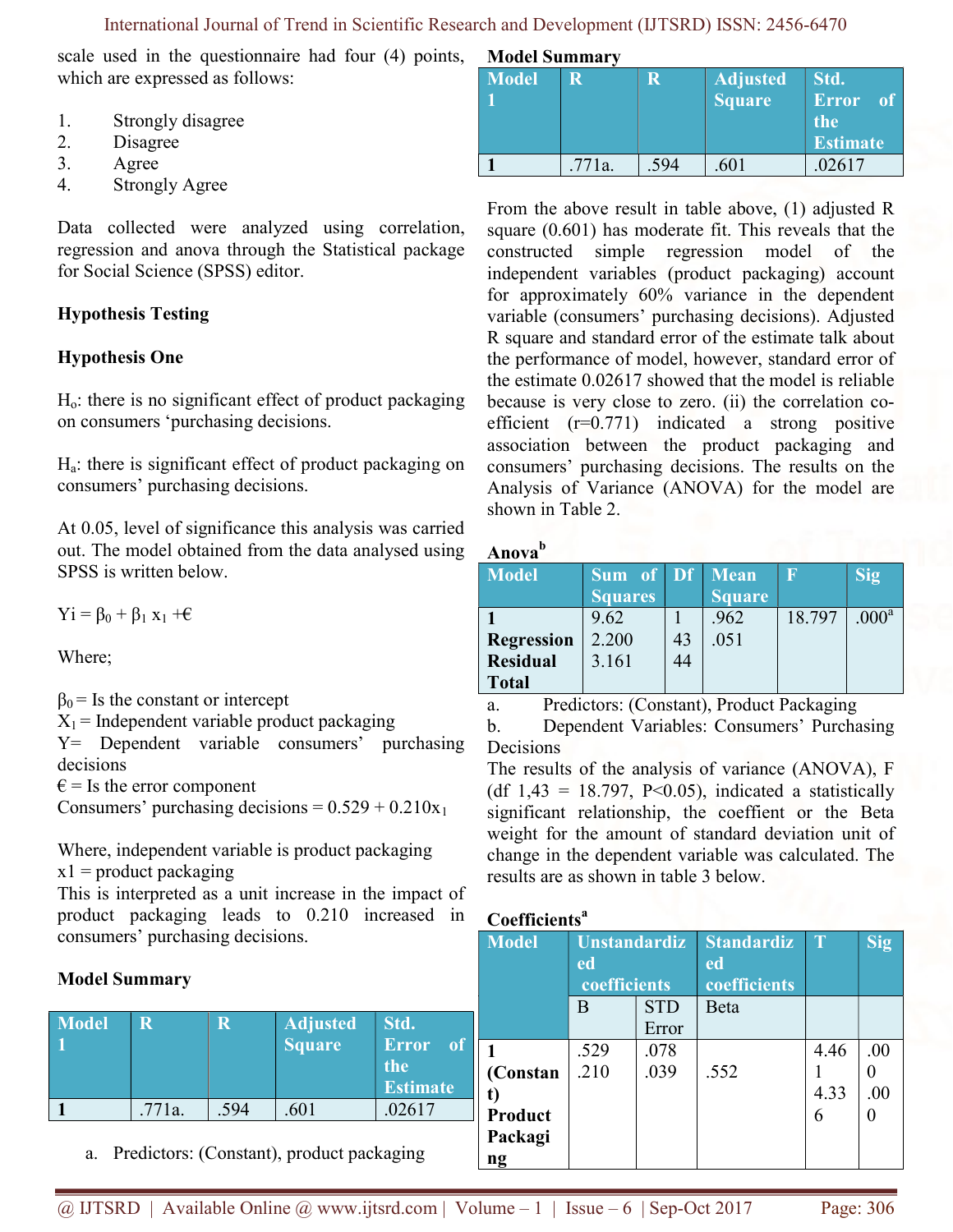a. Dependent Variable: Consumers' Purchasing Decisions

The standardized coefficients in Table 3 reveal that:

The independent variable, product packaging value has strong positive effect on consumers' purchasing decisions because the standardized coefficient Beta value (0.552, 0.000) which shows statistically significant contribution for the value is less than 0.05.

## Hypotheses Two

Ho: There is so significant effect of product packaging on product brand image.

Ha: There is significant effect of product packaging on product brand image.

At 0.05, level of significance this analysis was carried out. The model obtained from the data analysed using SPSS is written below

 $Y_i = \beta_0 + \beta_1 x_1 + \epsilon$ 

Where;

 $\beta_0$  = Is the constant or intercept

 $X_1$  = Independent variable product packaging

Y= Dependent variable product brand image

 $\epsilon$  = Is the error component

Product Brand Image =  $0.718 + 0.119x_1$ 

This is interpreted as a unit increase in the product packaging leads to 0.119 increases in product brand image.

## Model Summary

| <b>Model</b> |      | R<br><b>Squre</b> | Adjusted<br>R<br><b>Square</b> | Std.<br>Error<br>- of<br>the<br><b>Estimate</b> |
|--------------|------|-------------------|--------------------------------|-------------------------------------------------|
|              | .831 | .691              | .701                           | 1217                                            |

a. Presictors: (Constant), Product Packaging

From the result in table above, (1) Adjusted R square (0.701) has moderate fit. This reveals that the constructed simple regression model of the independent variables. (Product Packaging) account for approximately 70% variance in the dependent variable (Product brand image). Adjusted R square and standard error of the estimate 0.1217 showed that the model is reliable because is very close to zero.

b. The correlation coefficient  $(r=0.831)$  indicated a strong positive association between the product packaging and product brand image. The results of the Analysis of variance (ANOVA) for the model are shown in Table 2.

Anova<sup>b</sup>

| <b>Model</b>                                         | <b>Sum of Df Mean</b><br><b>Squares</b> |          | <b>Square</b>  |        | Sig/              |
|------------------------------------------------------|-----------------------------------------|----------|----------------|--------|-------------------|
| <b>Regression</b><br><b>Residual</b><br><b>Total</b> | .812<br>2.200<br>3.161                  | 68<br>69 | .812<br>0.3235 | 25.100 | .000 <sup>a</sup> |

a. Predictors: (Constant), Product Packaging

b. Dependent Variable: Product brand image

The results of the analysis of variance (ANOVA), F (df 1,  $68 = 25.100$ , P.<0.05), indicated a statistically significant impact of product packaging on brand image. Based on this significant relationship, the coefficient for a Beta weight for the amount of standard deviation unit of change in the dependent variable was calculated. The results are as shown in table 3 below.

#### Coefficients<sup>a</sup>

| Countents    |                           |       |                         |      |            |  |  |  |
|--------------|---------------------------|-------|-------------------------|------|------------|--|--|--|
| <b>Model</b> | <b>Unstandardiz</b><br>ed |       | <b>Standardiz</b><br>ed |      | <b>Sig</b> |  |  |  |
|              | coefficients              |       | coefficients            |      |            |  |  |  |
|              | <b>STD</b><br>B           |       | Beta                    |      |            |  |  |  |
|              |                           | Error |                         |      |            |  |  |  |
|              | .318                      | .078  |                         | 4.46 | .00        |  |  |  |
| (Constan     | .179                      | .039  | .552                    |      |            |  |  |  |
| t)           |                           |       |                         | 4.33 | .00        |  |  |  |
| Product      |                           |       |                         | 6    |            |  |  |  |
| Packagi      |                           |       |                         |      |            |  |  |  |
| ng           |                           |       |                         |      |            |  |  |  |

a. Dependent Variable: Product Brand Image The Standardized coefficients in Table 3 reveal that: The independent variable, product packaging value has strong positive effect on product packaging value has strong positive effect on product brand image because the standardized coefficient Beta value (0.642,0.000) which shows statistically significant contribution for the value is less than 0.05.

## Discussion of Findings

In the course of the investigation, it was revealed that product packaging is relevant in consumers' purchasing decisions. It has contributed greatly to the decisions taken by the consumers when they want to purchase goods. It is also discovered that there is a strong positive relationship or association between the product packaging and consumers purchasing decision.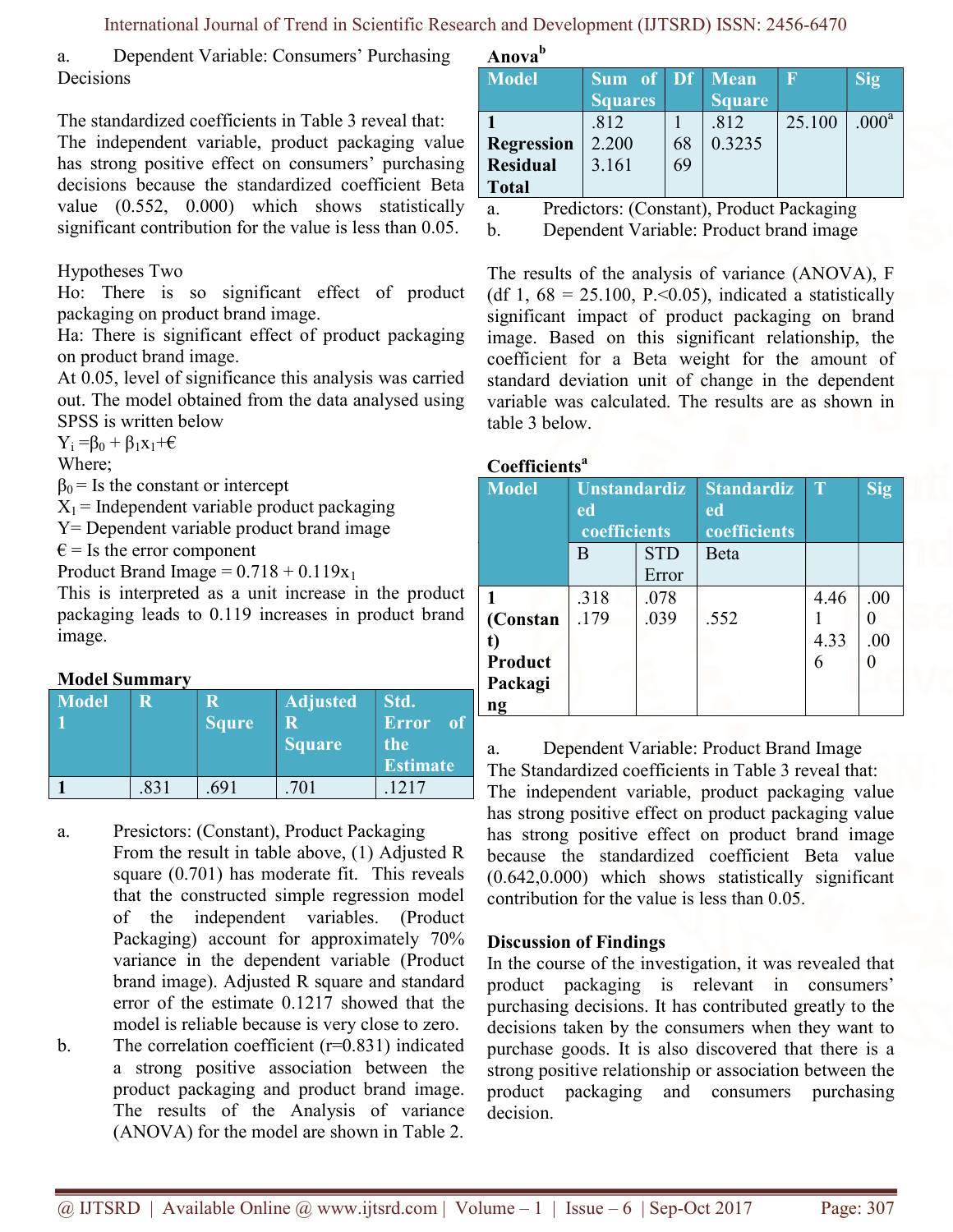#### International Journal of Trend in Scientific Research and Development (IJTSRD) ISSN: 2456-6470

Hari G. and Deepak J. (2012) agreed with this finding and found out their study that packaging has an important role in marketing communications, especially from the point of sales and could be treated as one of the most important factors influencing consumer's purchase decision. Staniewska et al (2008) also supported that consumer focused mostly on the producer's trademark which is often identified with the specific brand as well as information on the product's ingredients and product benefits.

Researchers also discovered that there is a strong positive correlation between the product packaging and product brand image. And further test revealed that there is also a significant impact of product packaging on product brand image. Nilso and Ostron (2005) concurred with the finding and found out in their study that the elements of the package design affect consumer's perception differently depending on how they are combined while Mahmood and Ahmed (2013) reported that brand image does not have a positive relationship with purchase decision, brand attachment has a moderate positive relationship with purchase decision and environmental effects.

## **Conclusion**

Results of research study regarding the effect of product packaging on a consumers packaging decision stipulated following conclusions:

Packaging could be treated as one of the most valuable tool in today's marketing communication, necessitating more detail analysis of its elements and an impact of those elements on consumer purchasing decision. A good and an attractive product packaging has greater tendency to enhance positive purchasing decision towards the product. The researcher has found that product brand image is stimulated by perfect combination of packaging elements to enhance the consumers' perception of the product in the market place. Often, packaging is perceived to be part of the product and it can be difficult for consumers to separate the two.

Packaging has a better reach than advertising does, and can set a brand apart from its competitors. It promotes and reinforces the purchase decisions not only at the point of purchase, but also every time the product is used. Packaging can even drive the brand choice of products.

As a matter of facts, people are becoming more and more demanding. Packaging has been gradually shown its important role in a way to serve consumers more by providing information and delivery functions. With its different functional to ease and to communicate with consumers, there is no doubt about increasingly important role of packaging as a strategic tool to attract consumers' attention and their perception on the product quality.

#### RECOMMENDATIONS

The following recommendations are therefore proffered based on the conclusion in the previous section.

i. It is highly recommended to the marketing and business units that they should pay proper attention for good packaging. If they accept or introduce the poor packaging then it could be one of the causes of product failure in the market. It is necessary to set the packaging standard and to implement strategy accordingly or better protection of a product.

- ii. Great attention should be paid to promotional role of packaging to be more attractive because it plays critical role to attract more consumers, it is very important to put into consideration using variety of media to enhance this role, because consumers have different view points towards product (by designing and implanting the promotional plans timely).
- iii. The package design has a very strong impact on consumers' perception. According to previous analysis, results has proved that different elements of package design played very important roles, such as picture, size, colour and shape. Consumers are willing to have easy instructions on the package, an easy handled/opened/closed package. All these elements contribute to attract consumers' attention and interest. The combination of these elements gives the product more attraction.

## References

- 1). Adeyanju O. and Adetunji. (2012), elements of modern marketing, Lagos: Golden Cross Publications Limited.
- 2). Adeyanju and Adetunji (2015), Consumer Behaviour, - Lagos: Olasprint Enterprises, Somolu